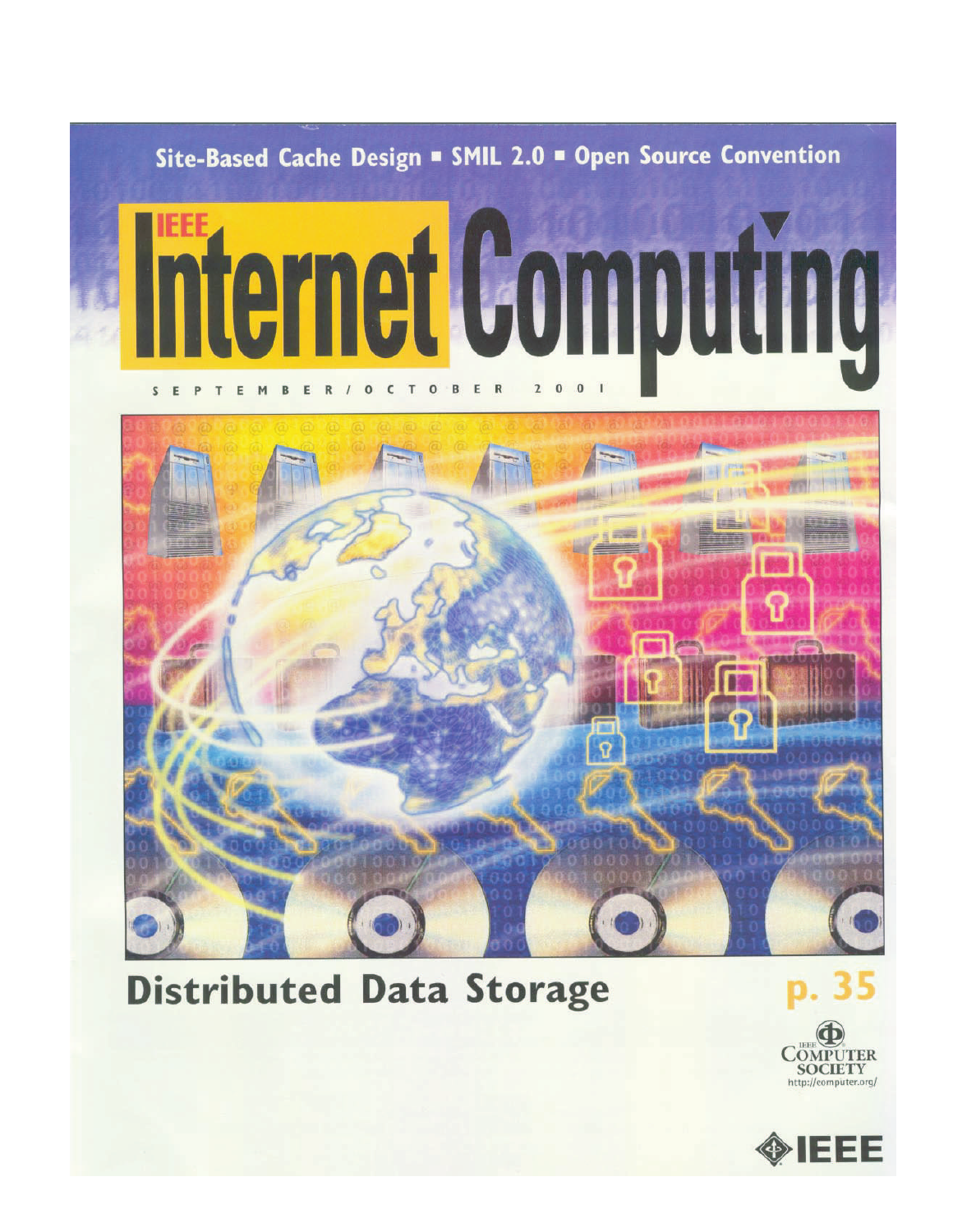

# **The Evolving Field of Distributed Storage**  IEEE INTERNET COMPUTING 1089-7801/01/\$10.00 © 2001 IEEE http://computer.org/internet/ SEPTEMBER • OCTOBER 2001 35**Introduction and Summary**

**Memory is a fundamental com-**<br>
modity of computation. Storage<br>
systems provide memory that<br>
costs far less than RAM and has greater modity of computation. Storage systems provide memory that persistence, but suffers from much lower data transfer bandwidths and higher access latencies. These attributes — cost, persistence, bandwidth, and latency — are the traditional evaluation metrics for storage systems, but the remarkable growth of communications and networking over the past few decades has complicated this simple picture.

Today the network is an integral part of the computer. Most of us routinely access Web pages whose display requires fetching data from dozens of machines around the world. The Web is the first distributed storage system to have such an immediate global impact. It illustrates the technological, economic, and cultural power of a distributed approach. However, the Web's fragility and operational semantics prevent it from addressing the storage problems of mainstream data processing. For example, error messages or suspended display is common when a network or system component fails somewhere, making a page or one of its elements inaccessible. Also, informal caching on the Web makes it hard to be certain that you're viewing current information.

A simple form of distributed file storage is widespread now, as many of us routinely and transparently access files stored somewhere else on a local area network. Between LANs and the World Wide Web lies the domain of distributed enterprisewide storage, an area that industry is now actively developing.

In this increasingly complex and demanding world of distributed storage, we are forced to consider new metrics and issues beyond the traditional set. These include shared coherent access, availability, survivability, security, interoperability, search, caching, load balancing, and scale — the need for storage systems of truly immense proportions. Indeed, our increased appetite for storage has also engendered another design issue: the need to largely automate the now human-intensive task of managing large storage systems. Finally, an undercurrent in the flow of ideas concerns the cultural

**Peter N.Yianilos (guest editor)** *Intermemory.net*

**Sumeet Sobti** *Intermemory.net*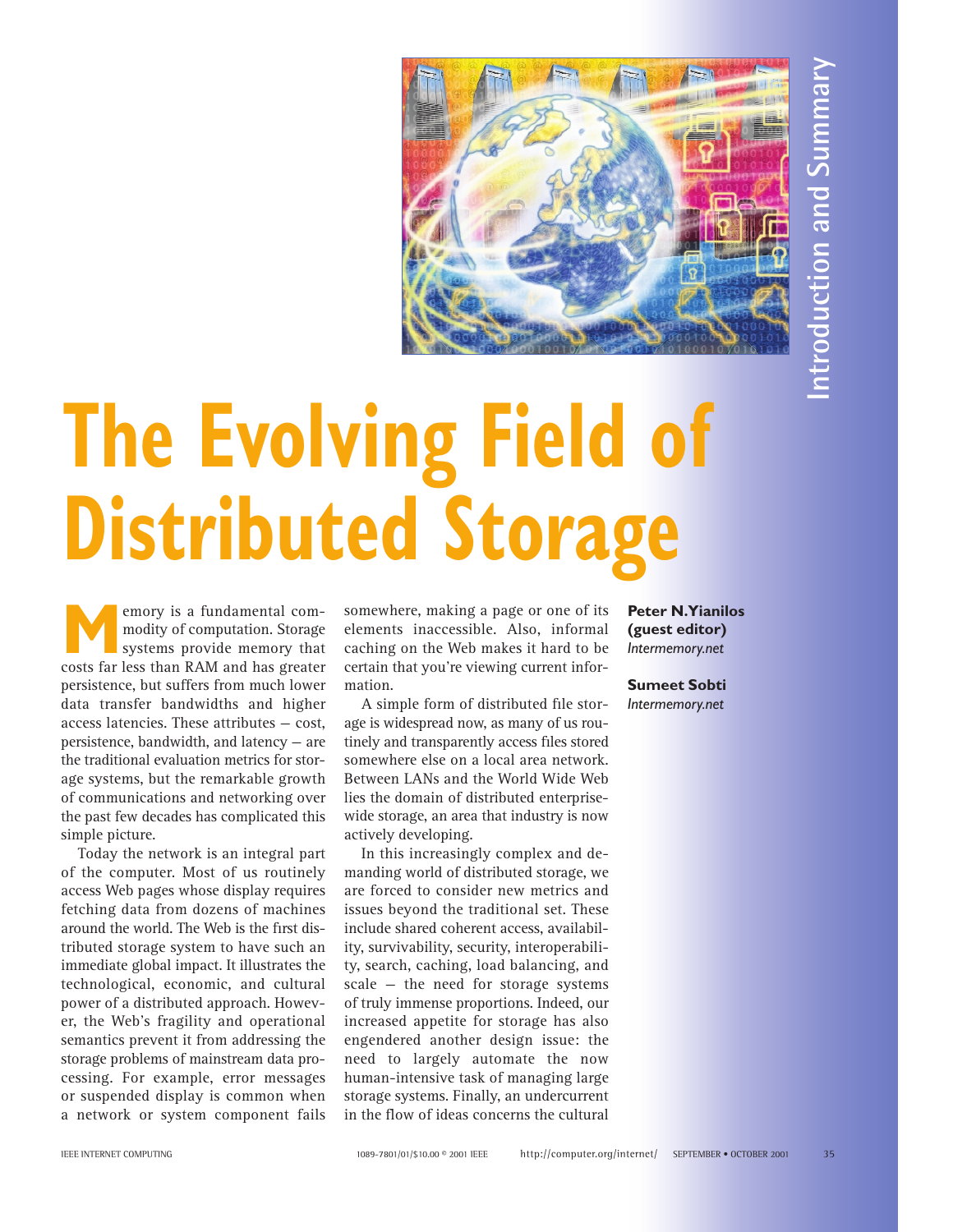issues of privacy and anonymity in the context of distributed storage.

The builders of distributed storage systems face many architectural decisions as they work toward their targets among these metrics and issues. The most basic of these is the question, "Who's doing the work of providing storage services?"

Hierarchical approaches, including the new trend toward storage virtualization, use layers of control and abstraction to stitch together distributed and disparate storage providers into a single virtual whole. In the peer-to-peer approach, the clients themselves provide storage for everyone. There is no need for any server in the traditional sense. In

**The enormous scale contemplated within OceanStore mandates mechanisms for automatic system maintenance.**

the ideal case, such systems are fully symmetrical with no fixed central leader. The serverto-server approach is related to peerto-peer, but here many servers work together in a symmetrical way to provide storage services; clients need

not install any new software to consume basic storage services. This broad categorization includes much work in the established field of distributed file systems.

# **In This Issue**

This special issue presents three articles that address different approaches to and aspects of distributed storage.

The first article, "Maintenance-Free Global Data Storage" by Rhea et al., describes a proposed global-scale persistent data storage system, OceanStore, which targets high availability and survivability of data and performance in the presence of faults, attacks, and changing network conditions and server membership. The enormous scale contemplated within OceanStore mandates mechanisms for automatic system maintenance. The article discusses these mechanisms in the context of four pieces of the system: (1) an object-location and message-routing infrastructure called Tapestry, (2) a subsystem that disperses erasure-coded fragments of each data object to a diverse set of servers, (3) a subsystem that runs a Byzantine agreement protocol to serialize and authenticate updates to data objects, and (4) a set of algorithms that observe the behavior and

usage of the system, and adapt the system to optimize performance.

The second article, "Managing Data Storage in the Network" by Plank et al. presents a programming abstraction called the Internet Backplane Protocol (IBP) for distributed and network applications. This protocol allows applications to control intermediate data-staging operations explicitly as data is communicated between processes. Applications that are aware of storage server locations in the network can use IBP to exploit locality and manage server resources effectively. The article illustrates some sample applications that can benefit from IBP. By design, the protocol is very simple to understand and use. It is being developed and deployed as part of the Internet-2 Distributed Storage Initiative.<sup>1</sup>

The IBP approach can be compared to the approach taken in OceanStore, where applications are entirely unaware of server locations and the system attempts to optimize the use of storage and network resources internally.

In the final article, "Managing Scientific Metadata," Jones et al. describe Metacat, a tool for collecting, managing, and querying heterogeneous metadata that is distributed across multiple sites, each possibly under the control of a different administration. The data syntax and semantics at each site are described using the Extensible Markup Language (XML). Metacat collects and stores these metadata documents in an SQL-compliant relational database management system. Metacat also allows replication of these metadata documents on multiple Metacat servers while maintaining consistency and allowing sites to retain local control over their own data and metadata.

## **A Broader View**

To give a broader view of the scope of work in the distributed storage field, we offer a brief survey of several recent projects, including references for readers who want more detail. For earlier work on distributed file systems for LAN environments, see Levy and Silberschatz,<sup>2</sup> Anderson et al.,<sup>3</sup> and Thekkath, Mann, and Lee,<sup>4</sup> and the references therein.

### **Replication-Based Data Archives**

Past, Intermemory, and Farsite are distributed data storage services that target high availability, survivability, performance, and scalability. Each of these services distributes data replicas or erasureresilient fragments<sup>5</sup> to a diverse set of nodes to ensure availability and long-term data survivability. Sophisticated data structures and algorithms keep track of the replicas and fragments. These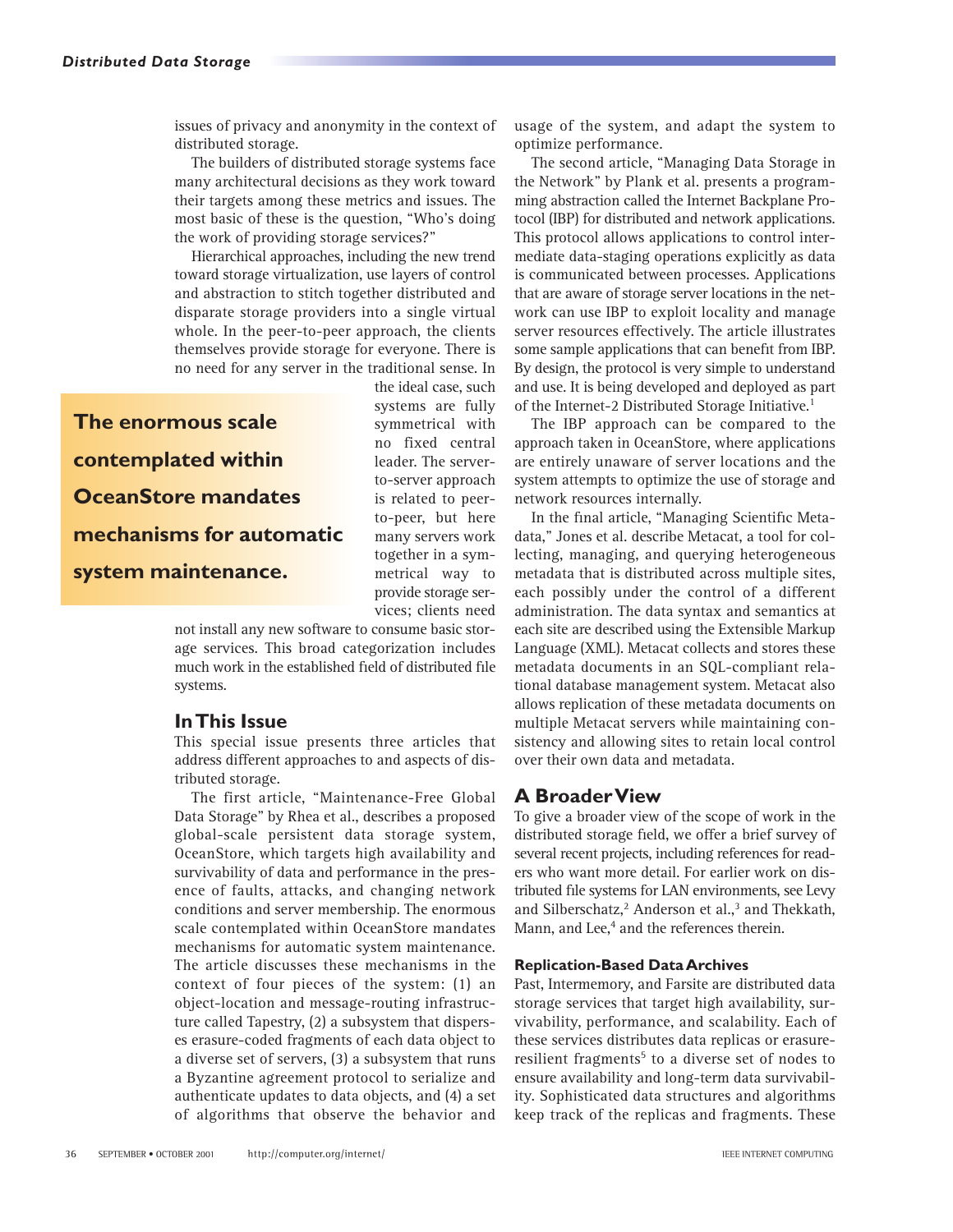systems share many goals with the OceanStore and Internet-2 DSI projects.

For specialized efforts toward replication-based archival storage systems in the context of digital libraries, see Crespo and Garcia-Molina.<sup>6</sup>

**Past.** This global utility, in development at Microsoft Research, Cambridge, UK, names files with random-looking bit strings that are cryptographically tied to their content and are, therefore, immutable.<sup>7</sup> Replicas of files are placed on a diverse set of nodes by a fault-tolerant and selforganizing routing and location infrastructure called Pastry.8 The set of nodes storing replicas of a file is determined pseudorandomly, which provides load-balancing guarantees and resilience against faults and attacks. When the overall storage utilization in the system is high and the balancing of data achieved by randomization is not enough, Past takes additional measures, called replica diversion and file diversion, to achieve more fine-grained load balancing.

The Past system uses smart cards to ensure system integrity. A third-party broker issues smart cards to each system node and user. The smart card contains a unique (pseudorandomly generated) ID, a unique private/public key pair, and the broker's public key; the broker signs the ID and the public key. The smart card generates and verifies various certificates during insert-file and reclaim-space operations. Each user's smart card also maintains the usage quota for the user. The use of smart cards is also a mechanism for giving users necessary credentials anonymously, as smart cards with fixed usage quotas can be sold in retail stores.

**Intermemory.** The Intermemory project addresses the issue of long-term preservation of information in the context of digital libraries. $9,10$  The system can be envisioned as either peer-to-peer (a public intermemory) or server-to-server where libraries and institutions cooperate to create a robust storage substrate for their collective holdings.

Unlike other projects with similar availability and survivability goals, this work implements a distributed block-store substrate on which arbitrary data structures, including conventional file systems, can be built. It features two-level dispersal of erasure-resilient fragments with 1,024 nodes ultimately participating in the storage of each block. The system uses database synchronization between random pairs of Intermemory nodes to propagate metadata and data fragments efficiently and to provide an automated self-repair mechanism.

Many ideas from the original Intermemory project are now contributing to the Intermemory.net commercial project.

**Farsite.** Farsite is a replication-based distributed file system where clients contribute storage resources in exchange for a highly available and reliable file system service.<sup>11</sup> Logically, a single hierarchical file system is visible from all access points, but underneath files are replicated and distributed among the client machines. There is no central authority that administers the system. The system does not assume mutual trust among the client machines. Write access to files is controlled using digital signatures. All files

are encrypted before storage using a technique called convergent encryption, which allows files with identical content to be detected even if they have different names and are encrypted using different keys. Files with identical content are coalesced to save space. Also to save space, files are compressed at write time, and decom-

**Peer-to-peer file-sharing systems do not guarantee long-term survivability of files.**

pressed when read. A distributed directory dynamically keeps track of replica and file version locations.

### **File-Sharing and Publishing Systems**

Napster, Gnutella, Mojo Nation, and Freenet are peer-to-peer file-sharing systems in which many nodes contribute storage and network resources to build a highly available pool of files. Decisions about which files to keep and evict over time are made locally by each individual node. As a result, these systems do not guarantee long-term survivability of files — especially those files that few users are interested in storing or accessing.

Freenet is one of several projects that have targeted anonymity of publication and resistance to censorship among their objectives. Publius and Free Haven are two others, summarized here. In addition, a seminal paper by Ross J. Anderson, "The Eternity Service,"<sup>12</sup> proposed a storage medium with properties similar to the Internet in order to resist denial-of-service attacks aimed at censorship. Two Web sites — http://www. cypherspace.org/~adam/eternity/ and http://www.kolej. mff.cuni.cz/~eternity/ — offer information on sample implementations of Anderson's ideas. A recent book edited by Andy Oram provides more information on many of these projects.<sup>13</sup>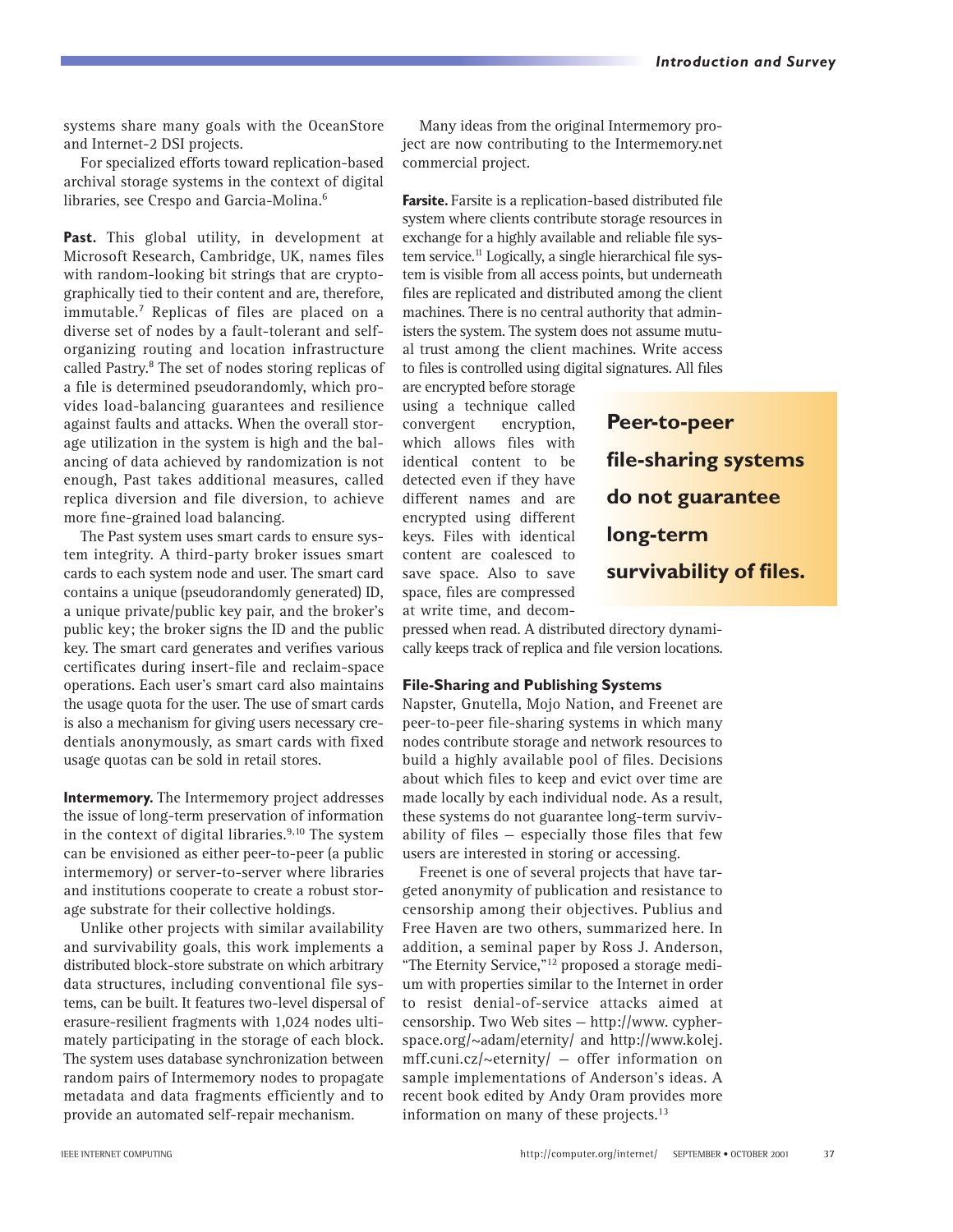Finally, the Xanadu Web site (http://www. xanadu.com) documents a long-running effort concerned with improving distributed publishing and referencing, and related intellectual property and copyright issues.

**Napster.** Napster (http://www.napster.com) is an MP3 file-sharing system. Users contribute storage and network resources, and their holdings are available only if they are operational. Files are searched via keywords that are matched with metadata associated with each file. Indexing and searching of files is centralized at the Napster site. Napster brokers client connections, but data transfer happens directly between clients.

**Gnutella.** Gnutella (http://gnutella.wego.com) is a decentralized protocol built on a self-adapting overlay infrastructure. Here files are not searched

**... a de facto economic and cultural mandate to store and archive.**

by names. Instead, each query is broadcast to a set of nodes in its raw form, and each receiving node is free to interpret it as it likes. For example, a node can try to match the query with file names or file contents, or it can process the query in any other manner. Queries and other requests are broadcast by a multihop flood

algorithm that prevents loops. The result is a very high probability of finding popular files. Data transfer takes place directly between two parties.

**Mojo Nation.** This system (http://www.mojonation. net) splits files into multiple fragments using erasure-resilient codes and then disperses the fragments to different users' machines. The goal is not long-term durability of data, but increased bandwidth and load balancing. When accessing a file, fragments are downloaded from multiple peers in parallel, and the file is reconstructed. This allows even users with limited bandwidth to contribute resources to the system. This technology is called *swarm distribution.*

Another novel aspect of Mojo Nation is an accounting scheme that provides incentive for users to contribute resources to the system. Each peer-topeer interaction in the system costs some credits, which are counted in terms of a digital currency called a mojo. Mojos are earned by contributing storage, network, and CPU resources to the system. The bookkeeping and the transactions are carried out with the help of a trusted third party. The

accounting scheme also contributes toward achieving fine-grained load balancing. For example, if a server is heavily loaded, then the system gives rich users a higher priority, thus encouraging other users to migrate to less heavily loaded servers.

**Freenet.** Freenet features absolutely no centralization.<sup>14</sup> Files are identified with unique code names (random-looking bit strings), and are searched using these names. Freenet's goals include resistance to censorship, anonymity for users, and plausible deniability for node operators. Requests and replies are forwarded through chains of nodes. Forwarded files are cached throughout the chain. Documents are encrypted, and the keys are not known to the node operators. This gives operators some degree of deniability over the content they host.

**Publius.** This publishing system consists of a fixed static set of servers that host encrypted content.<sup>15</sup> The author of a document creates a secret key to encrypt the document. The secret key is split into *n* shares such that *k* of the shares are sufficient to retrieve the key, while less than *k* shares does not reveal any information. Servers are pseudorandomly chosen to store copies of the encrypted document and one key-share each.

The author-to-server communication is performed through an anonymous channel like Onion routing16 or Freedom (http://www.freedom.net). A URL is generated that deterministically maps to a set of (at least *k*) servers that contain the encrypted document and the key-shares. Documents are accessed using a standard Web browser and a local Web proxy that fetches the shares and a copy of the encrypted document, reconstructs the key, and then decrypts the document using the key. The Publius system also provides mechanisms to update and delete the documents, but only the original author can perform these operations.

**Free Haven.** This system, developed by students at MIT and Harvard, targets anonymity, censorship resistance, and guaranteed availability of each document for a publisher-specified lifetime.<sup>17</sup> It includes a novel reputation system for servers and a file-trading mechanism. The system sacrifices efficiency and some convenience to achieve the goals of persistence, anonymity, and server accountability. This contrasts with systems like Freenet, which target anonymity and efficiency but do not guarantee long-term survivability.